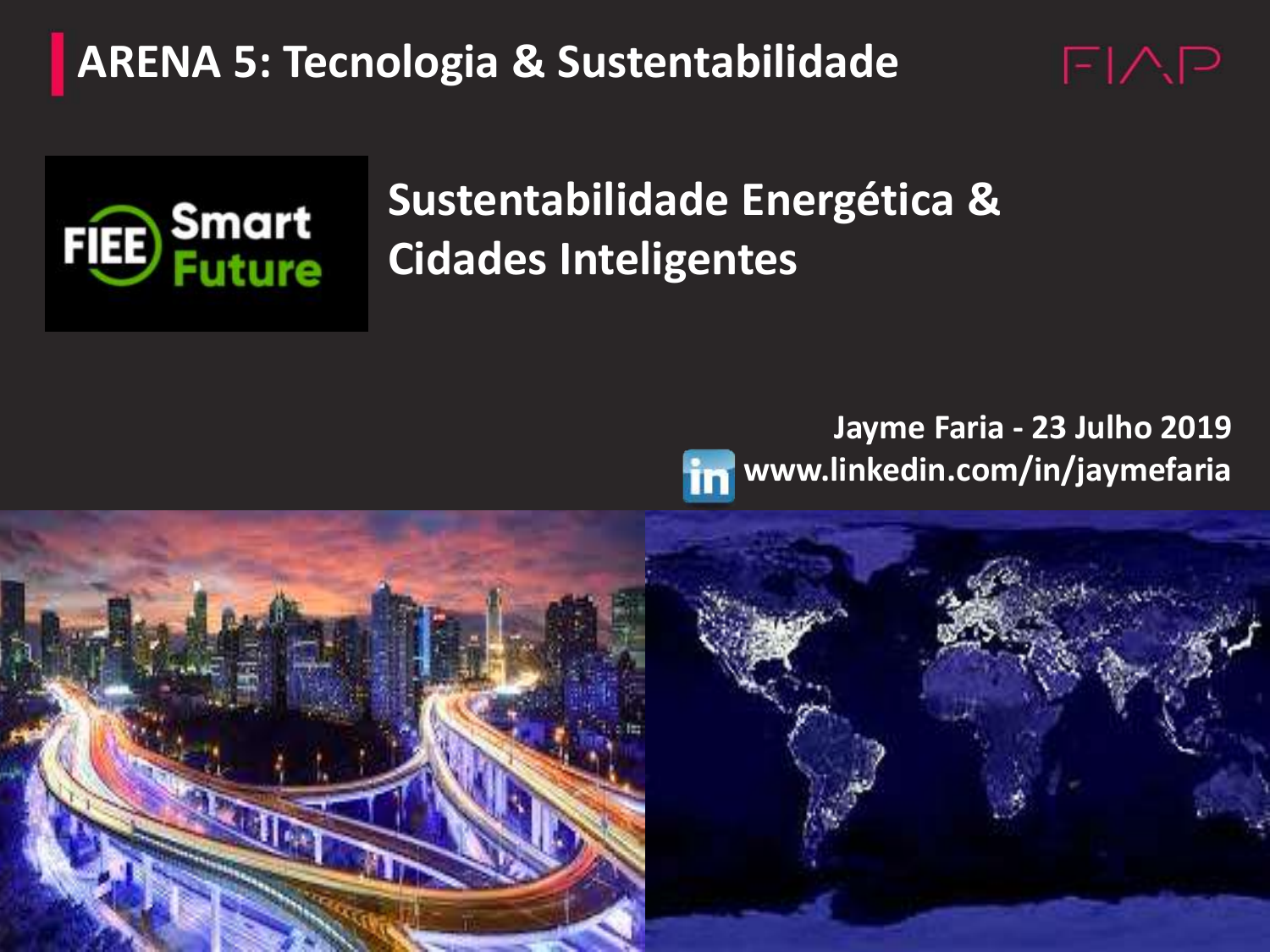### **Cidade Inteligente…**



Smart cities are cities built on "Smart" and "Intelligent" solutions and technology that will lead to adoption of at least 5 out of the 8 following smart parameters. Smart energy, Smart building, Smart mobility, Smart healthcare, Smart infrastructure, Smart technology, Smart governance and Smart citizens



#### **Smart City Concepts**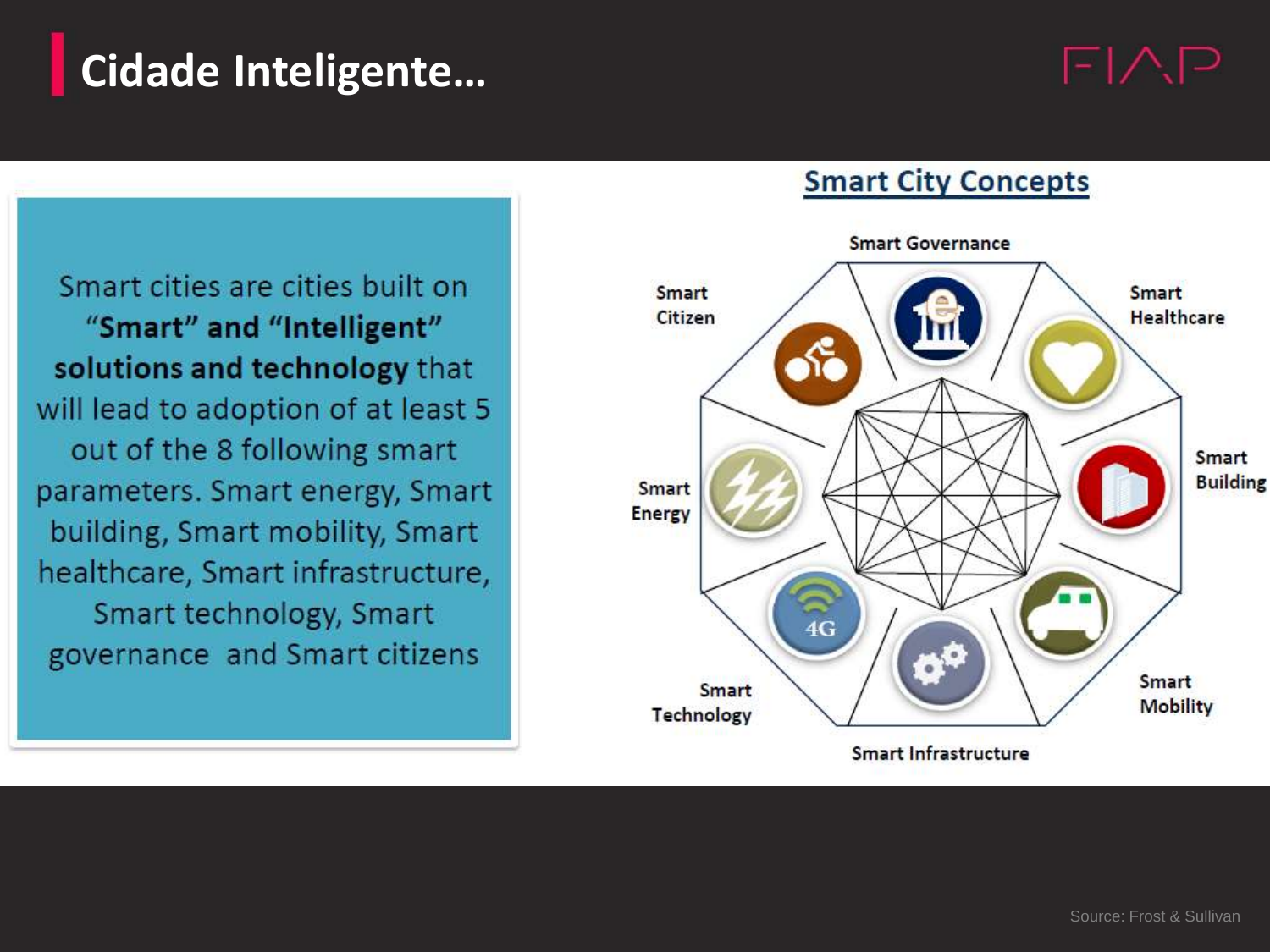# **Smart City Transformation**

# $F|\triangle P$

| Energy:<br><b>Digital Management of Energy</b>                           | <b>Buildings:</b><br><b>Automated Intelligent Buildings</b>                                | <b>Mobility:</b><br><b>Intelligent Mobility</b>                                     |
|--------------------------------------------------------------------------|--------------------------------------------------------------------------------------------|-------------------------------------------------------------------------------------|
| <b>Smart Grids/Meters</b><br><b>Intelligent Energy</b><br><b>Storage</b> | Renewable Energy<br>Integration<br><b>Building integrated</b><br>Photovoltaic              | <b>Advanced Traffic</b><br>Management<br>System (ATMS)<br>Parking<br>Management     |
| <b>Technology:</b><br><b>Seamless Connectivity</b>                       | Infrastructure:<br><b>Digital Management of Infrastructure</b>                             | <b>Governance:</b><br>Government-on-the-Go                                          |
| • 4G & 5G<br>connectivity<br>Free Wi-Fi                                  | Sensor networks<br>Digital Water and<br><b>Waste Management</b>                            | • e-Government<br>• e-Education                                                     |
|                                                                          | <b>Healthcare:</b><br><b>Intelligent Healthcare Technology</b>                             | Citizen:<br><b>Civic Digital Natives</b>                                            |
|                                                                          | Use of e-health and<br>m-health systems<br>Intelligent and<br>connected medical<br>devices | Use of Green<br><b>Mobility Options</b><br><b>Smart Lifestyle</b><br><b>Choices</b> |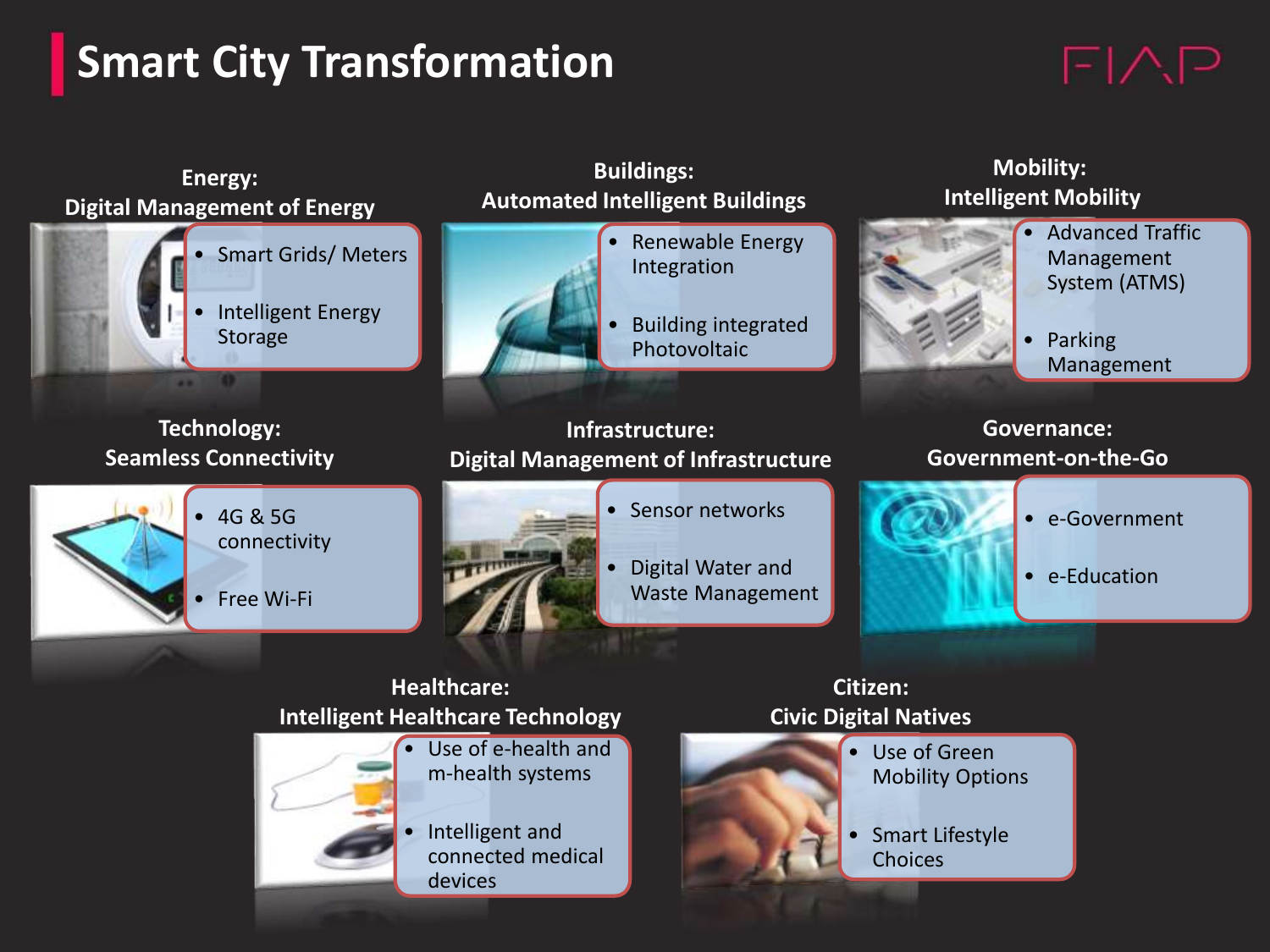



# **US\$1.5 Trillion (2020)**





**Connected Bus Stop (Wifi; NFC)**



**TEMPLE 2 Smart Parkings Smart Waste Mgmt.** 

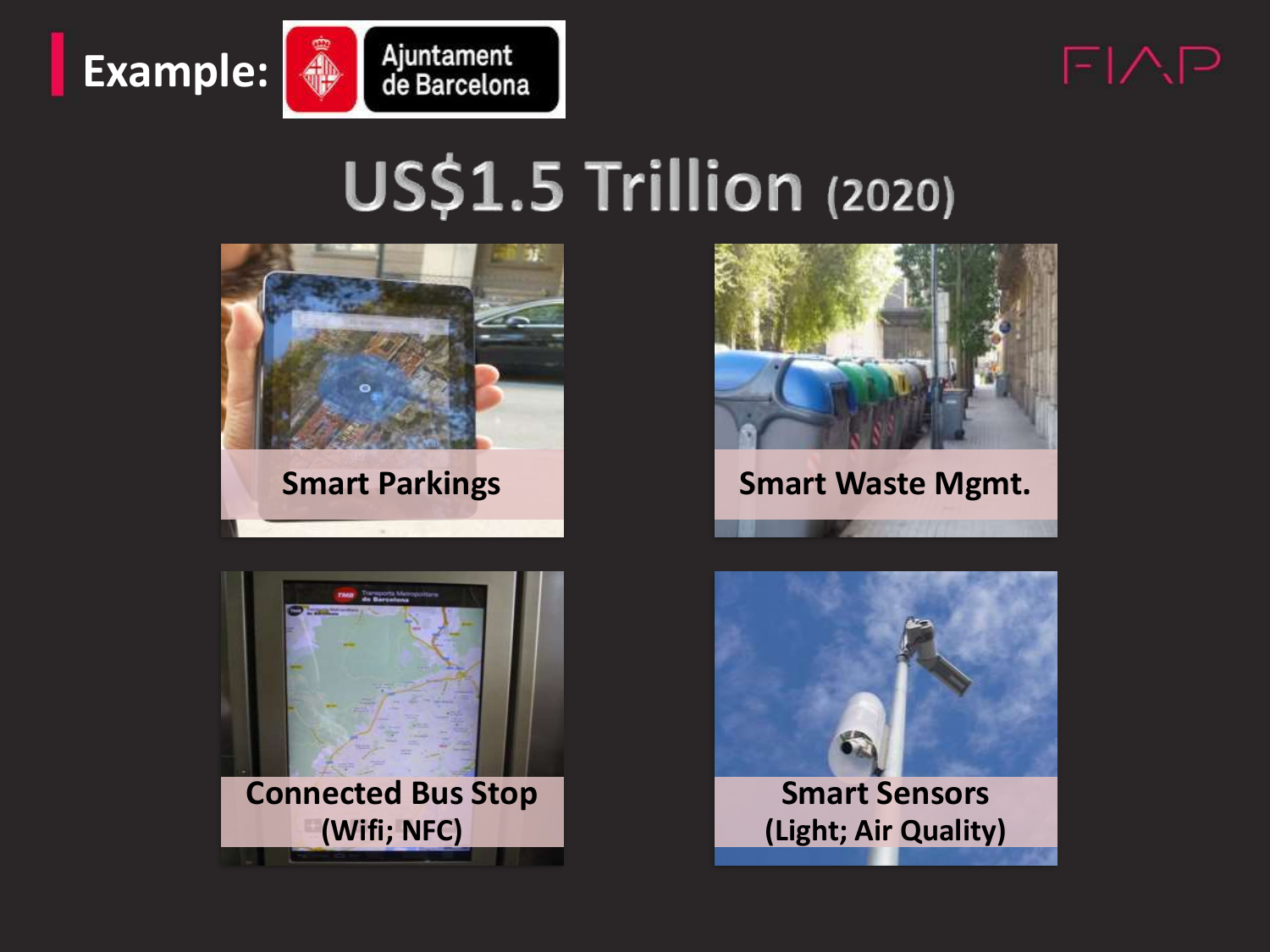## **Veículos Elétricos (1/2)**

### $FAP$

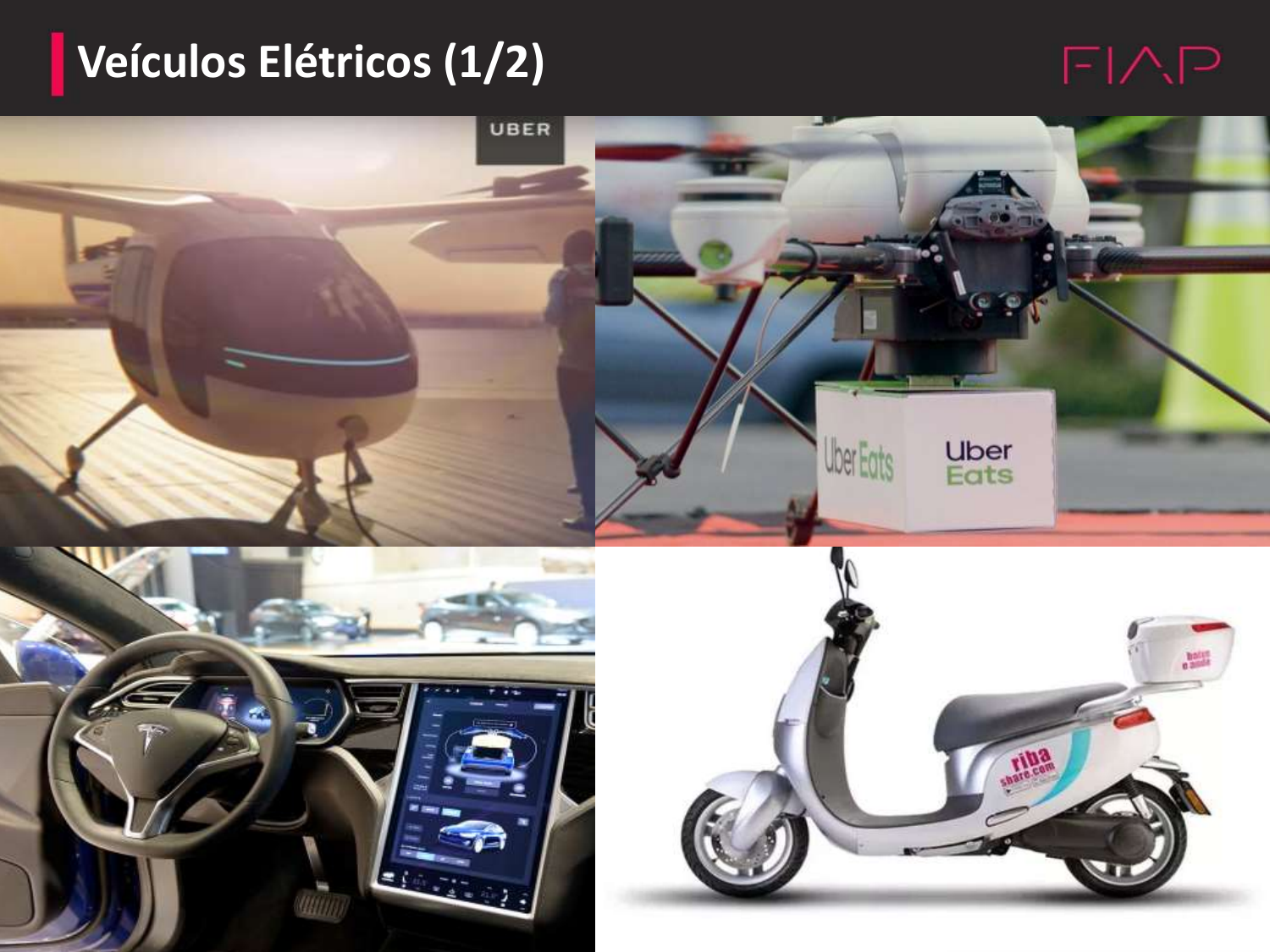## **Veículos Elétricos (2/2)**









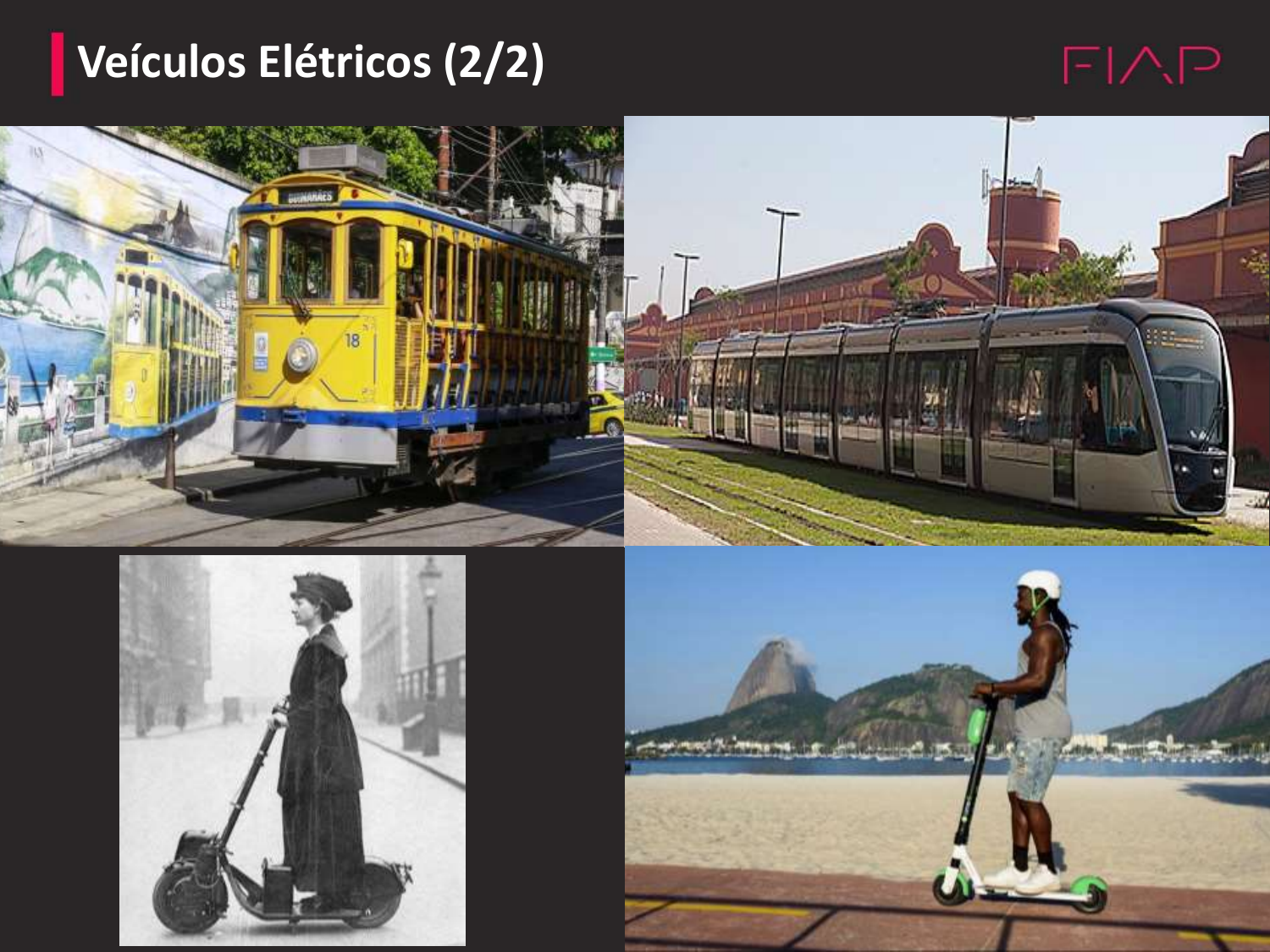### **Alavancas do mercado micromobilidade:**



 $\boxdot\wedge\Box$